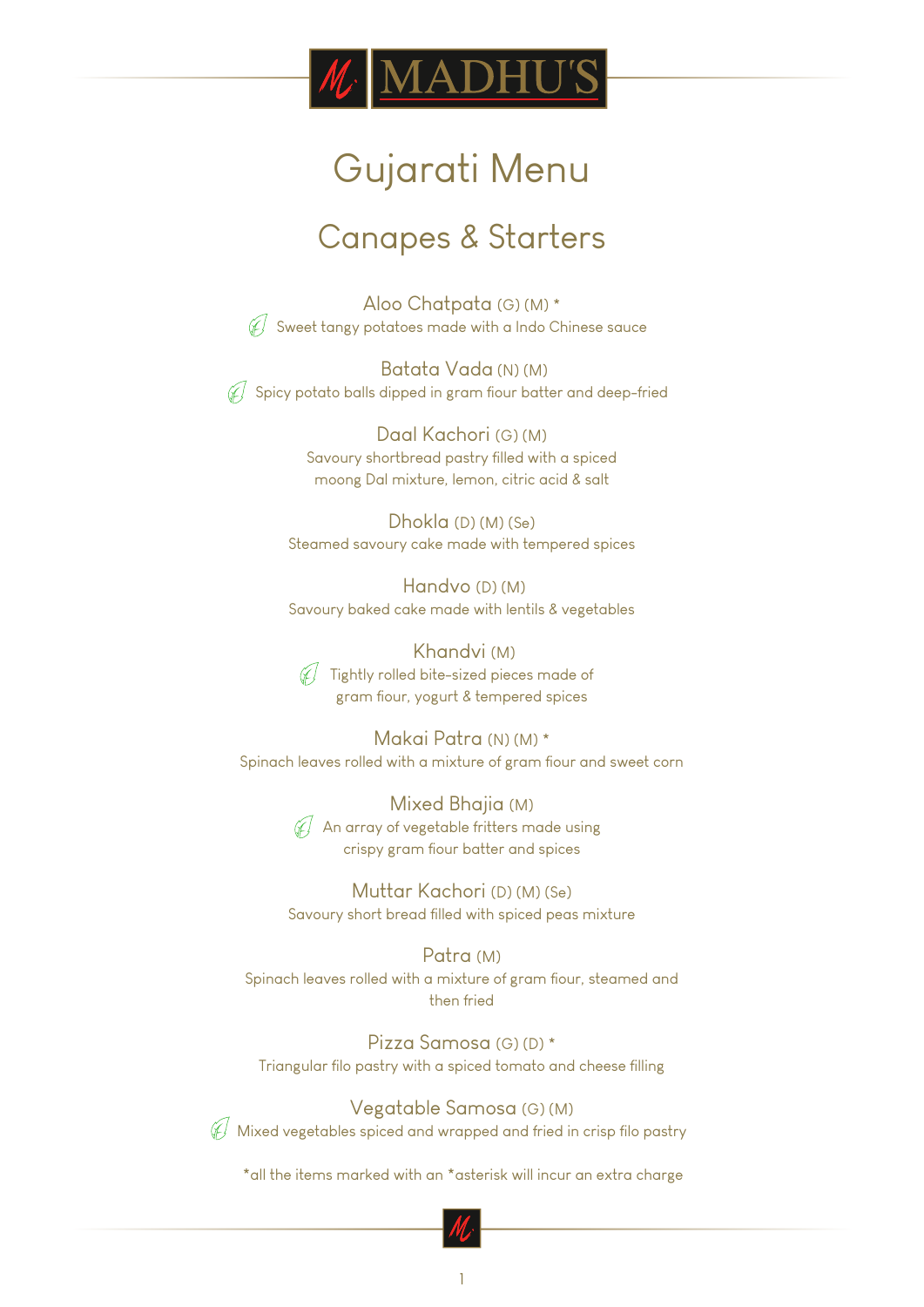# DH

## Gujarati Menu

### Main Courses

Batata Rassu Shaak (M)  $\hat{\mathcal{H}}$  Potatoes made in a tomato gravy

 Bhinda and Capsicum (M) \*  $\hat{\mathcal{A}}$  Okra and peppers made in a spicy sauce

Bhinda (M) \* Okra made with a dry spice sauce

Dal (M) ⊯∫ Toor Dal nade with tempered spices

 Gujarati Jain Undhiyo (M) \*  $\mathcal{F}$  Undhiyo made using apple gourd and marrow with green lentils, especially for Jain guests

 Khadi (D) (M) Lightly spiced curry made from yoghurt and gram fiour, tempered with whole spices

> Lilva Khadi (D) (M) \* Lightly spiced curry made from yoghurt and gram flour using pigeon peas (Tuwar)

Lilva Muthiya (N) (M) (Se) \* Gram fiour and fenugreek dumpling curry

Malai Kofta (D) (N) \* Milk based savoury dumplings in a cream based sauce

> Palak Paneer (D) (M) \* Spinach and Indian cheese curry

Rajma Makai (M)  $\widetilde{\mathscr{C}}$  Kidney bean and sweetcorn curry

Surti Undhiyo (N) (M) Œ Aubergine and potato curry made with green lentils

Sprouted Moong (M) Warm spiced salad made with sprouted green lentils

Sambaroo (M)  $\mathcal{U}$  Warm salad made with mixed vegetables and tempered whole spices

> $\mathcal{A}$  Tindora and Capsicum (M)\* Apple gourd and peppers curry

Val (M)  $\mathcal{N}$  White beans made in a tomato based curry

\*all the items marked with an \*asterisk will incur an extra charge